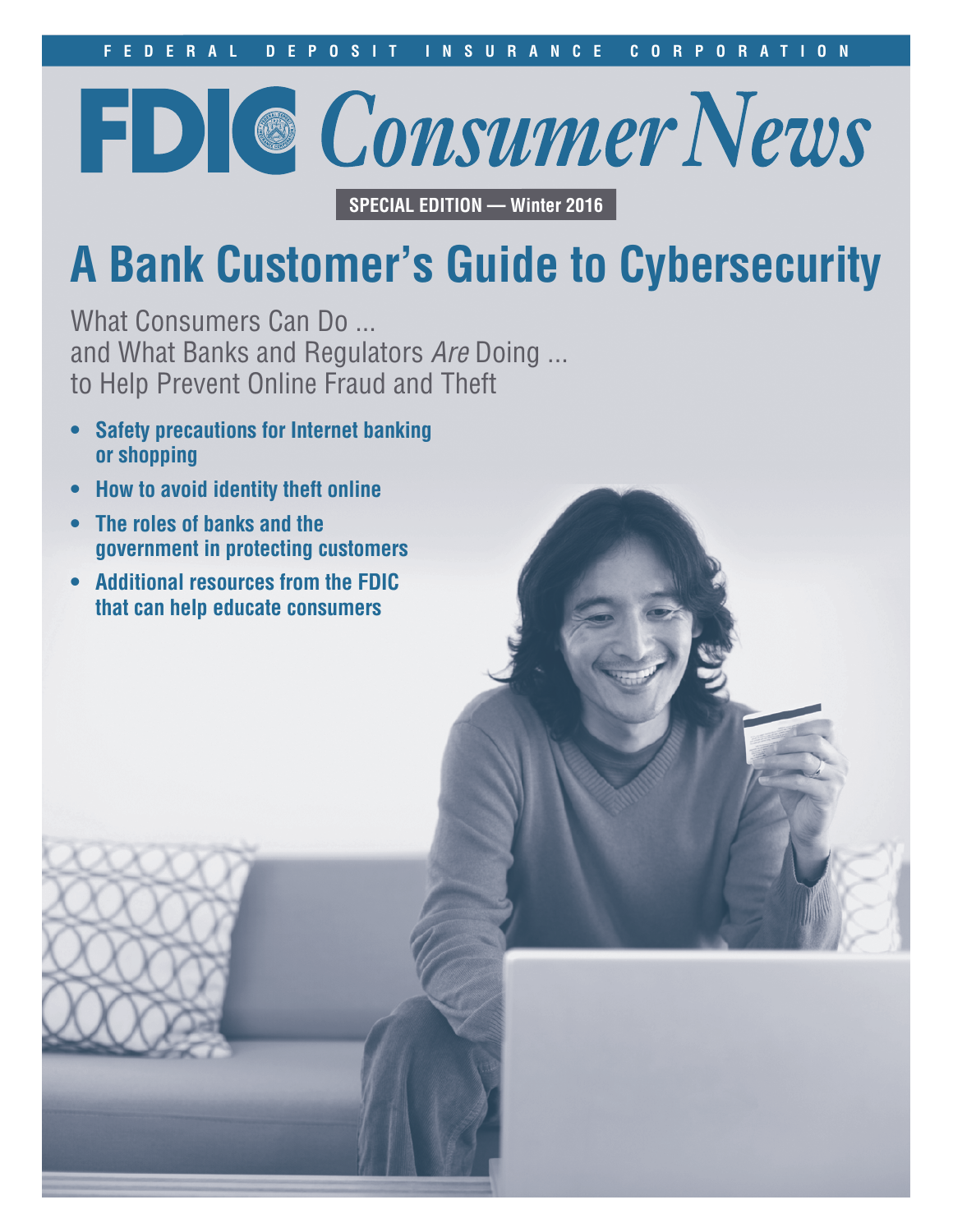### **Protect Your "Cyber Home" With a Solid Foundation Simple steps to secure your computers and mobile devices for Internet banking and shopping**

Your home has locks on the doors and windows to protect your family and prevent thieves from stealing cash, electronics, jewelry and other physical possessions. But do you have deterrents to prevent the loss or theft of your electronic assets, including bank account and other information in your personal computers, at home and when banking or shopping remotely online?

"Think about all of the access points to and from your computer — such as Internet connections, email accounts and wireless networks," said Michael Benardo, manager of the FDIC's Cyber Fraud and Financial Crimes Section. "These always need to be protected. Otherwise, it's like leaving your front door wide open while you are away so that anyone could come in and take what they please."

Consider these strategies.

### **For Banking by Computer or Mobile Device**

### **Take extra precautions for logging into bank and other financial**

**accounts.** These measures include using "strong" user IDs and passwords by choosing combinations of upperand lower-case letters, numbers, and symbols that are hard for a hacker to guess. Don't use your birthdate, address or other words or numbers that can be easy for con artists to find out or guess. Don't use the same password for different accounts because a criminal who obtains one password can then log in to your other accounts. Keep your user IDs and passwords secret, and change them regularly. Make sure to log out of financial accounts when you complete your transactions or walk away from the computer.

Consider using a separate computer solely for online banking or shopping. A growing number of people are purchasing basic PCs and using them only for banking online and not Web browsing, emailing, social networking, playing games or other activities that are more susceptible to malicious software — known generally as "malware" — that can access

computers and steal information. As an alternative, you can use an old PC for this limited purpose, but uninstall any software no longer needed and scan the entire PC to check for malicious software before proceeding.

#### **Take precautions if you provide financial account information to third parties online.** For example,

some people use online "account aggregation" services that, from one website, can provide a convenient way to pay bills, monitor balances in deposits and investment accounts, and even keep track of your frequent flyer miles. While these websites may be beneficial, they can also present potential issues related to the security of the account information you have shared with them. If you want to use their services, thoroughly research the company behind the website, including making sure that you're dealing with a legitimate entity and not a fraudulent site. Also ask what protections the website offers if it experiences a data breach or loss of data.

#### **Periodically check your bank accounts for signs of fraud.** If you

bank online, check your deposit accounts and lines of credit at regular intervals to spot and report errors or fraudulent transactions, just as you would review a paper statement. Online banking makes it easier and faster to monitor your accounts. This is important, because the sooner you can detect a problem with a transaction, the easier it should be to fix.

Federal laws generally limit your liability for unauthorized use of your debit, credit and prepaid cards, especially if you report the problem to your financial institution within specified time periods, which vary depending on the circumstances (see Page 8 for more details). A good rule of thumb is to check your accounts online once or twice a week. Also, many banks make it easier for customers to keep track of their accounts by offering email or text message alerts when balances fall below a certain level or when there is a transaction over a certain amount.

### **A Message to Readers**

The Federal Deposit Insurance Corporation has been publishing *FDIC Consumer News* quarterly since 1993 to help people protect their money, including tips in practically every issue about how to avoid financial fraud and theft. A lot has changed over the years, especially consumers' increased reliance on computers and the Internet — the "cyber" world — for everything from shopping and communicating to banking and bill paying. While the benefits of faster and more convenient cyber services for bank customers are clear, the risks posed by these services, as well as the strategies for preventing or recovering from cyber-related crimes, may not be as well-known by the average consumer and small business owner.

That is why the FDIC has produced this special edition of our newsletter — a guide to safe online banking that features precautions to take at home and when banking remotely (using laptop computers, smartphones and other mobile devices). We include tips and information for parents and guardians wanting to protect their children from online fraud and identity theft, and for small businesses needing to secure their computer systems and data. You'll also learn about what banks and bank regulators are doing to protect your money.

Note: This and other issues of *FDIC Consumer News* can be read or printed at www.fdic.gov/consumernews. Check back there for versions of this issue for e-readers and portable audio (MP3) players. Single copies of this special edition and articles referenced here are available upon request to the FDIC's Public Information Center (toll-free 1-877-275-3342 or publicinfo@fdic.gov). Our publication also may be reprinted in whole or in part without permission.  $\mathbf{\hat{m}}$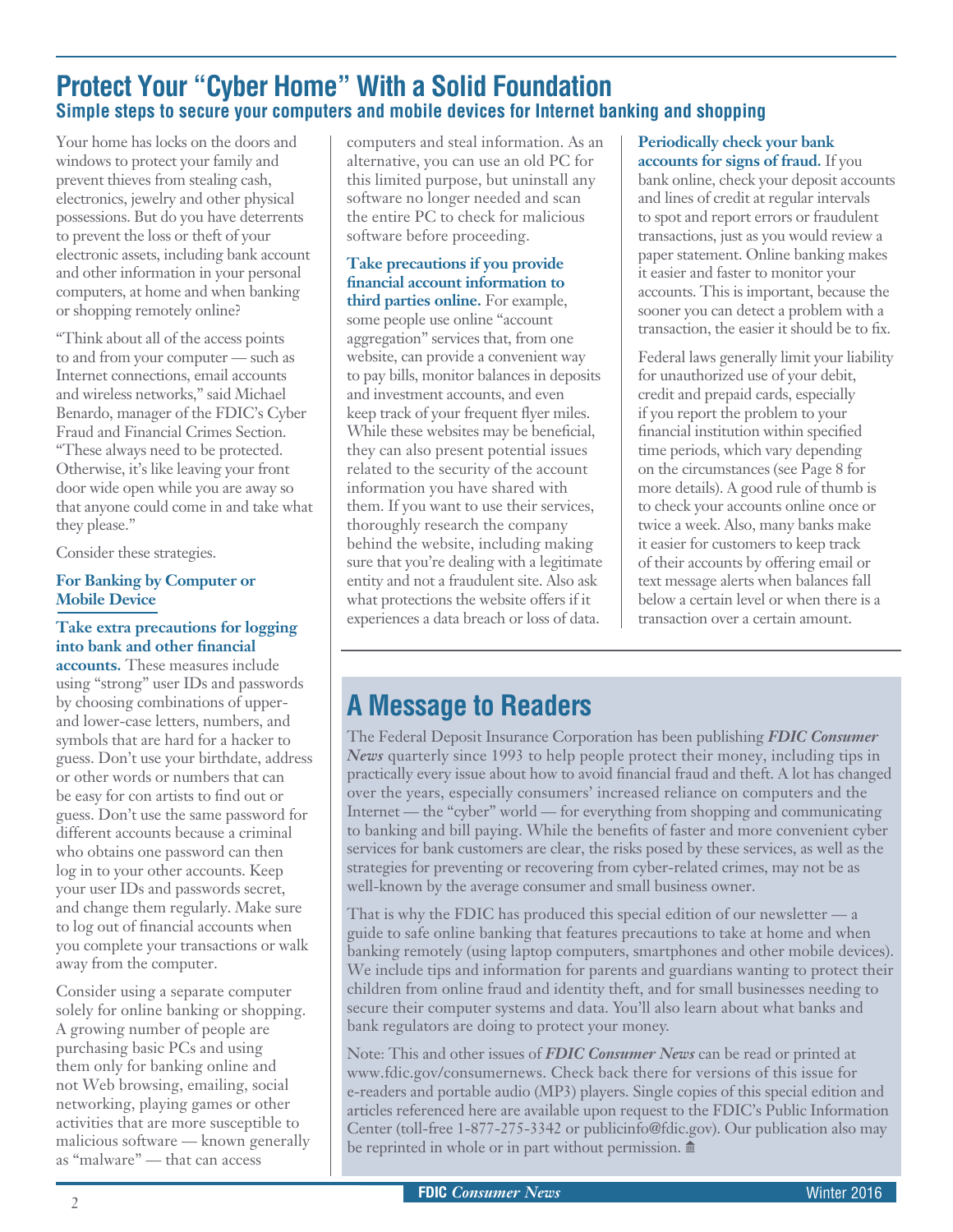### **Basic Security Tips**

#### **Keep your software up to date.**

Software manufacturers continually update their products to fix vulnerabilities or security weaknesses when they find them. "All of your software should be checked and updated as generally recommended by the manufacturer or when flaws are found," explained Kathryn Weatherby, a fraud examination specialist for the FDIC. "This advice goes for everything from your operating system to your word processing software, Internet browsers, spreadsheet software, and even your digital photography applications. A vulnerability in one piece of software, no matter how insignificant it may seem, can be exploited by a hacker and used as a pathway into your whole computer."

Some software manufacturers may issue "patches" that you need to install to update a program. Others may simply provide you with a completely new version of the software. "Before installing any update you receive, make sure it is legitimate, especially if it is emailed to you," said Benardo. "Check the software manufacturer's website or contact the company directly to verify the update's validity. Criminals have been known to imitate software vendors providing a security update when, in fact, they are distributing malware. Once you confirm that an update is legitimate, install it as soon as possible to correct whatever security flaw might exist."

#### **Install anti-virus software that prevents, detects and removes malicious programs.** Crooks and

computer hackers are always developing new malware that can access computers and steal information, such as account passwords or credit or debit card numbers. These programs also may be able to destroy data from the infected computer's hard drive.

Malware can enter your computer in a variety of ways, perhaps as an attachment to an email, a downloaded file from an infected website, or from a contaminated thumb drive or disk. Fight back by installing anti-virus software that periodically runs in the background of your computer to search for and remove malware. Also be sure to set the software to update automatically so that it can

protect you from the latest malware. For more information about malware, see Page 5.

#### **Use a firewall program to prevent unauthorized access to your PC.** A

firewall is a combination of hardware and software that establishes a barrier between your personal computer and an external network, such as the Internet, and then monitors and controls incoming and outgoing network traffic. In simple terms, a firewall acts as a gatekeeper that helps screen out hackers, malware and other intruders who try to access your computer from the Internet.



**Only use security products from reputable companies.** Some anti-virus software and firewalls can be purchased, while others are available free. Either way, it's a good idea to check out these products by reading reviews from computer and consumer publications. Look for products that have high ratings for detecting problems and for providing tech support if your computer becomes infected. Other ways to select the right protection products for your computer are to consult with the manufacturer of your computer or operating system, or to ask someone you know who is a computer expert.

### **Take advantage of Internet safety**

**features.** When you are banking online, shopping on the Internet or filling out an application that requests sensitive personal information such as credit card, debit card and bank account numbers.

make sure you are doing business with reputable companies. You also can have greater confidence in a website that encrypts (scrambles) the information as it travels to and from your computer. Look for a padlock symbol on the page and a Web address that starts with "https://." The "s" stands for "secure."

Also, current versions of most popular Internet browsers and search engines often will indicate if you are visiting a suspicious website or a page that cannot be verified as trusted. It's best not to continue on to pages with these kinds of warnings. Review your Internet browser's user instructions and explore the "tools" and "help" tabs to learn more about the security settings and alerts offered.

**Be careful where and how you connect to the Internet.** A public computer, such as at an Internet café or a hotel business center, may not have up-to-date security software and could be infected with malware. Similarly, if you are using a portable computer (such as a laptop or mobile device) for online banking or shopping, avoid connecting it to a wireless (Wi-Fi) network at a public "hotspot" such as a coffee shop, hotel or airport. Wi-Fi in public areas can be used by criminals to intercept your device's signals and as a collection point for personal information.

The bottom line, especially for sensitive matters such as online banking and activities that involve personal information, is to consider only accessing the Internet using your own computer with a secure, trusted connection, and to only connect laptops and mobile devices to trusted networks.

For more tips on computer and Internet security for bank customers, watch the FDIC's multimedia presentation "Don't Be an Online Victim: How to Guard Against Internet Thieves and Electronic Scams" at www.fdic.gov/consumers/ consumer/guard. Also, visit www. OnGuardOnline.gov for information from the federal government on how to be safe online. The site includes videos from the Federal Trade Commission on what to do if your email is hacked or if malware attacks your computer.  $\mathbf{m}$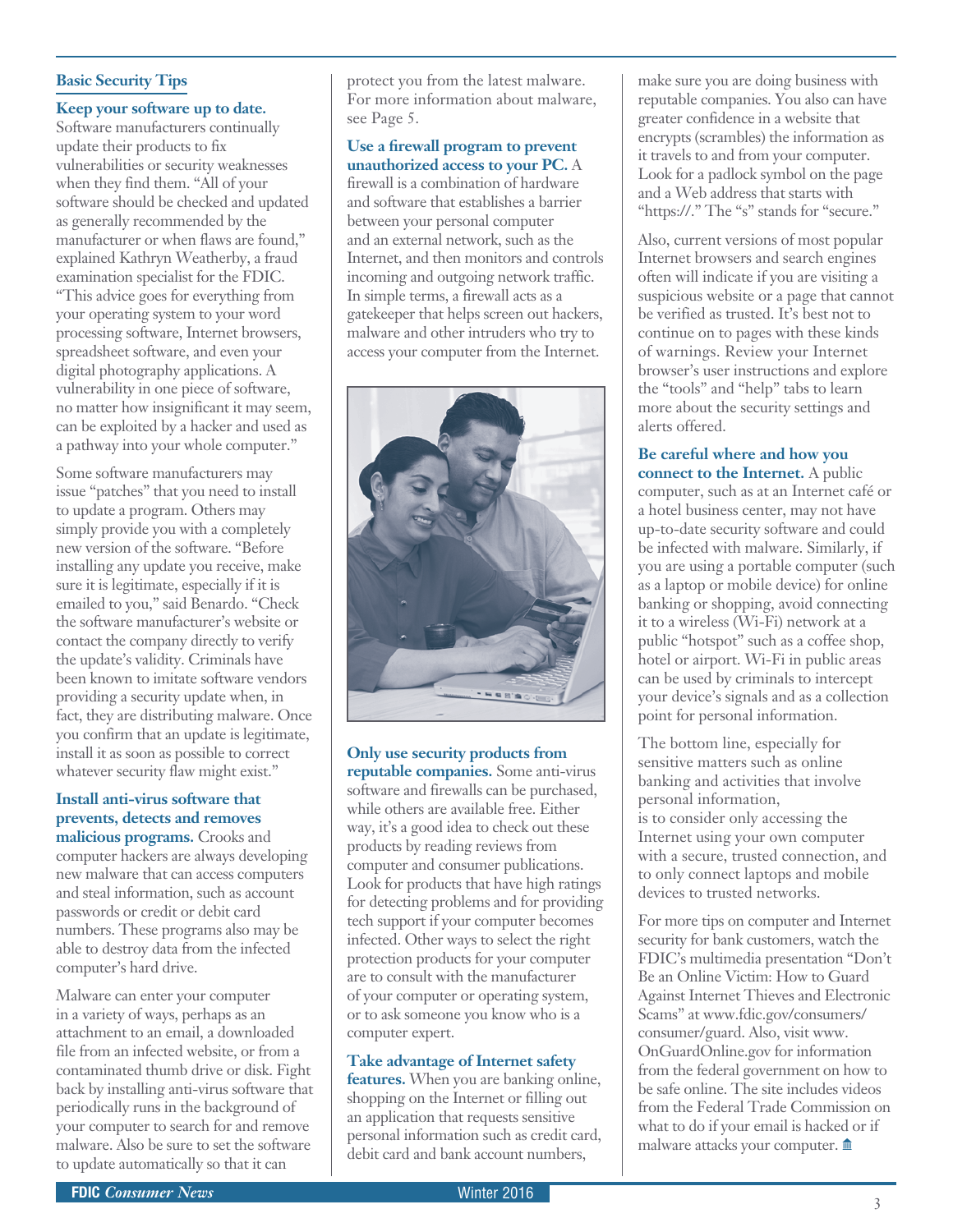# **Going Mobile: How to be Safer When Using a Smartphone or Tablet**

Everywhere you look, people are using smartphones and tablets as portable, hand-held computers. "Unfortunately, cybercriminals are also interested in using or accessing these devices to steal information or commit other crimes," said Michael Benardo, manager of the FDIC's Cyber Fraud and Financial Crimes Section. "That makes it essential for users of mobile devices to take measures to secure them, just as they would a desktop computer."

Here are some basic steps you can take to secure your mobile devices.

#### **Avoid apps that may contain**

**malware.** Buy or download from well-known app stores, such as those established by your phone manufacturer or cellular service provider. Consult your financial institution's website to confirm where to download its official app for mobile banking.

**Keep your device's operating system and apps updated.** Consider opting for automatic updates because doing

so will ensure that you have the latest fixes for any security weaknesses the manufacturer discovers. "Cybercriminals try to take advantage of known flaws, so keeping your software up to date will help reduce your vulnerability to foul play," said Robert Brown, a senior ombudsman specialist at the FDIC.

#### **Consider using mobile security software and apps to protect your device.** For example, anti-malware

software for smartphones and tablets can be purchased from a reputable vendor.



**Use a password or other security feature to restrict access in case your device is lost or stolen.** Activate the "time out" or "auto lock" feature that secures your mobile device when it is left unused for a certain number of minutes. Set that security feature to start after a relatively brief period of inactivity. Doing so reduces the likelihood that a thief will be able to use your phone or tablet.

#### **Back up data on your smartphone or tablet.** This is good to do in case your device is lost, stolen or just stops working one day. Data can easily be backed up to a computer or to a back-up service, which may be offered by your mobile carrier.

**Have the ability to remotely remove data from your device if it is lost or stolen.** A "remote wipe" protects data from prying eyes. If the device has been backed up, the information can be restored on a replacement device

*continued on Page 9*

### **What Banks and Bank Regulators are Doing to Protect Customers From Cyberthreats**

In today's world, financial institutions must be aware of current cyberthreats and take appropriate precautions in order to protect their customers' money and personal information. "Banks are tempting targets for cyberthieves who want to commit financial fraud," said Jeff Kopchik, a senior policy analyst with the FDIC. "But what customers need to remember is that banks and regulators are working together to prevent these crimes."

Banks have employees or use outside firms that work to prevent cyberfraud. Also, financial institutions must continually improve their information security programs so they can effectively respond to the latest cyberthreats.

In addition, the FDIC and other regulators work with financial institutions to help protect customer information and money. Since 2001, federal law and regulations have required that financial institutions have programs to ensure the security and confidentiality of customer information. Federal and state bank examiners also regularly conduct on-site examinations of FDIC-insured institutions and their outside firms to ensure that they comply with these and other regulations.

Banking regulators also work with institutions to share overviews of the cyberthreat landscape and discuss steps they can take to be prepared. For example, in 2015, the FDIC produced an educational video on cybersecurity to help boards of directors and senior management at banks protect against potential threats. That same year, the regulators unveiled a voluntary "cybersecurity assessment tool" to help institutions identify risks and assess their preparedness.

"Banks may use any risk assessment tool they choose. FDIC examiners are available to discuss the results with bank management and help them focus on areas that need improvement," said

Mark Moylan, FDIC deputy director for operational risk. "We view this communication as an important part of our strategy to help ensure the safety of customer financial information."

The FDIC also recommends that institutions join industry organizations that provide reliable and timely information designed to help institutions protect critical systems from cyber threats.

"Cybercriminals are constantly looking for new ways to commit financial fraud against a bank and its customers," Kopchik said. "That is why the FDIC devotes significant resources to financial institution compliance with federal information security laws and alerts bank management about the newest cyber threats and effective countermeasures. It's part of the FDIC's mission to maintain stability and public confidence in the nation's financial system."  $\blacksquare$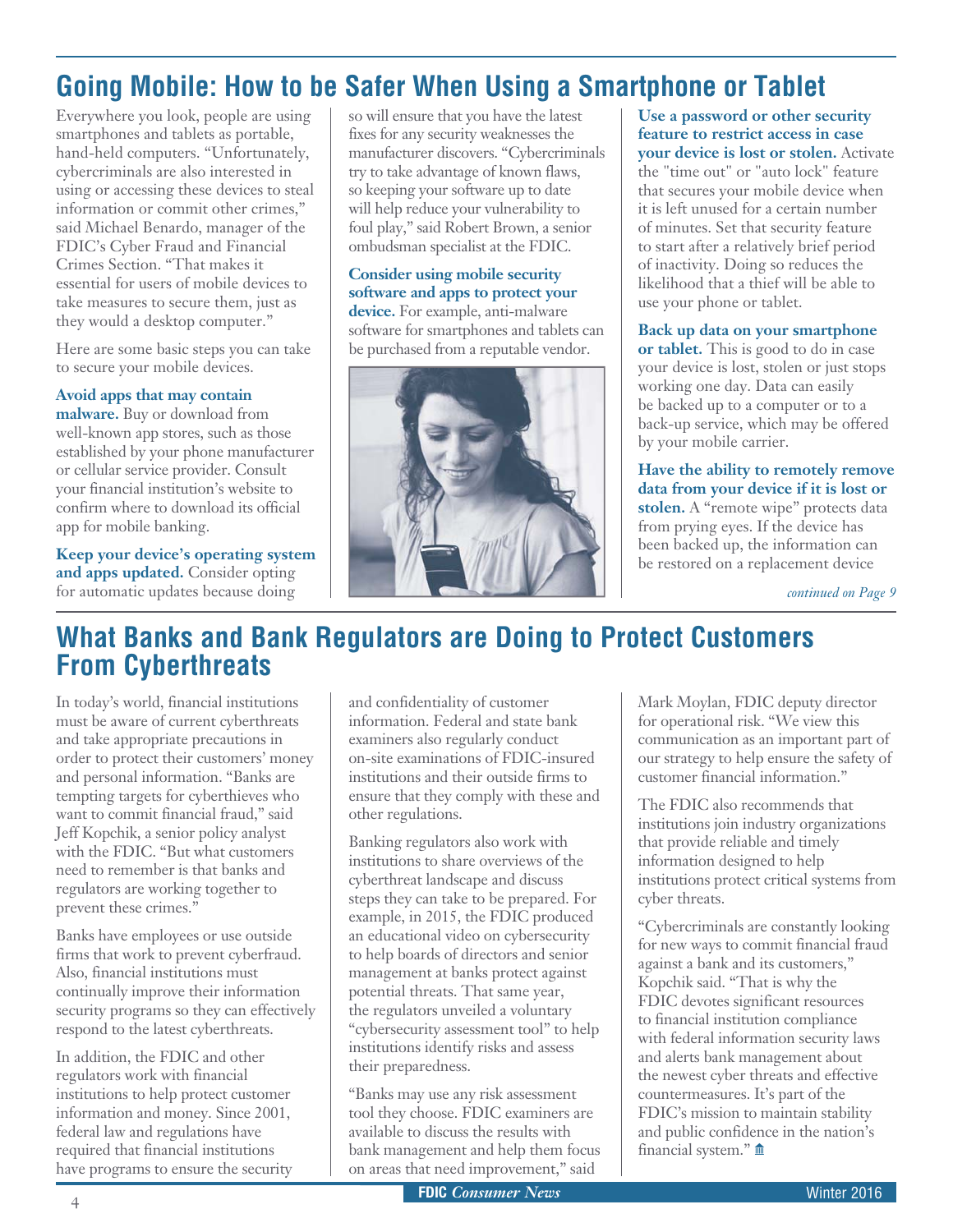## **Beware of Malware: Think Before You Click!**

Malicious software — or "malware" for short — is a broad class of software built with malicious intent. "You may have heard of malware being referred to as a 'computer bug' or 'virus' because most malware is designed to spread like a contagious illness, infecting other computers it comes into contact with," said Michael Benardo, manager of the FDIC's Cyber Fraud and Financial Crimes Section. "And if you don't protect your computer, it could become infected by malware that steals your personal financial information, spies on you by capturing your keystrokes, or even destroys data."

Law enforcement agencies and security experts have seen an increase in a certain kind of malware known as "ransomware," which restricts someone's access to a computer or a smartphone — literally holding the device hostage — until a ransom is paid. While businesses have been targeted more than consumers to date, many home computer users have been victims of ransomware. For more information, see an alert issued by the U.S. Department of Homeland Security at www.us-cert.gov/ncas/ alerts/TA13-309A.

The most common way malware spreads is when someone clicks on an email attachment — anything from a document to a photo, video or audio file. Criminals also might try to get you to download malware by including a link in the wording of an email or in a social media post that directs you somewhere else, often to an infected file or Web page on the Internet. The link might be part of a story that sounds very provocative, such as one with a headline that says, "How to Get Rich" or "You Have to See This!"

Malware also can spread across a network of linked computers, be downloaded from an infected website, or be passed around on a contaminated portable storage device, such as a thumb drive or flash drive.

Here are reminders plus additional tips on how to generally keep malware off your computer.

**Don't immediately open email attachments or click on links in unsolicited or suspicious-looking emails.** Think before you click! Cybercriminals are good at creating fake emails that look legitimate but can install malware. Either ignore unsolicited requests to open attachments or files or independently verify that the supposed source did send the email to you (by using a published email address or telephone number). "Even if the attachment is from someone you know, consider if you really need to open the attachment, especially if the email looks suspicious," added Benardo.

**Install good anti-virus software that periodically runs to search for and remove malware.** Make sure to set the software to update automatically and scan for the latest malware.

**Be diligent about using spam (junk mail) filters provided by your email provider.** These services help block mass emails that might contain malware from reaching your email inbox.

### **Don't visit untrusted websites and don't believe everything you**

**read.** Criminals might create fake websites and pop-ups with enticing messages intended to draw you in and download malware. "Anyone can publish information online, so before accepting a statement as fact or taking action, verify that the source is reliable," warned Amber Holmes, a financial crimes information specialist with the FDIC. "And please, don't click on a link to learn more. If something sounds too good to be true, then most likely it's fraudulent or harmful."

**Be careful if anyone — even a well-intentioned friend or family member — gives you a disk or thumb drive to insert in your computer.** It could have hidden malware on it. "Don't access a disk or thumb drive without first scanning it with your security software," said Holmes. "If you are still unsure, don't take a chance."

To learn more about how to protect against malware, visit www.onguardonline.gov/ articles/0011-malware.

# **Beware of Phishing Scams: Don't Take the Bait**

Identity thieves like to go "phishing" — pronounced "fishing" — on the Internet for consumers' personal financial information using fake emails and websites to trick people into providing Social Security numbers, bank account numbers and other valuable details.

Typically, the most common phishing emails pretend to be from a bank, a retail store or government agency to lure you into divulging personal financial information, and often use a variety of tricks to make the email look legitimate. They might include a graphic copied from a bank's website or a link that looks like it goes to a bank's site, but actually leads to a fake site.

Also beware of "pharming." In this version of online identity theft, a hacker hijacks Internet traffic so when you type in the address of a legitimate website you're taken to a fake site. If you enter personal information at the phony site, it is harvested and used to commit fraud or sold to other identity thieves.

Here are some tips to avoid becoming a victim of a phishing or pharming scam.

**Be suspicious if someone contacts you unexpectedly online and asks for your personal information.** It doesn't matter how legitimate the email or website may look. Only open emails that look like they are from people or organizations you know, and even then, be cautious if they look questionable.

For example, scam artists may hack into someone's email account and send out fake emails to friends and relatives, perhaps claiming that the real account owner is stranded abroad and might need your credit card information to return home.

Be especially wary of emails or websites that have typos or other obvious mistakes. "Because some requests come from people who primarily speak another language,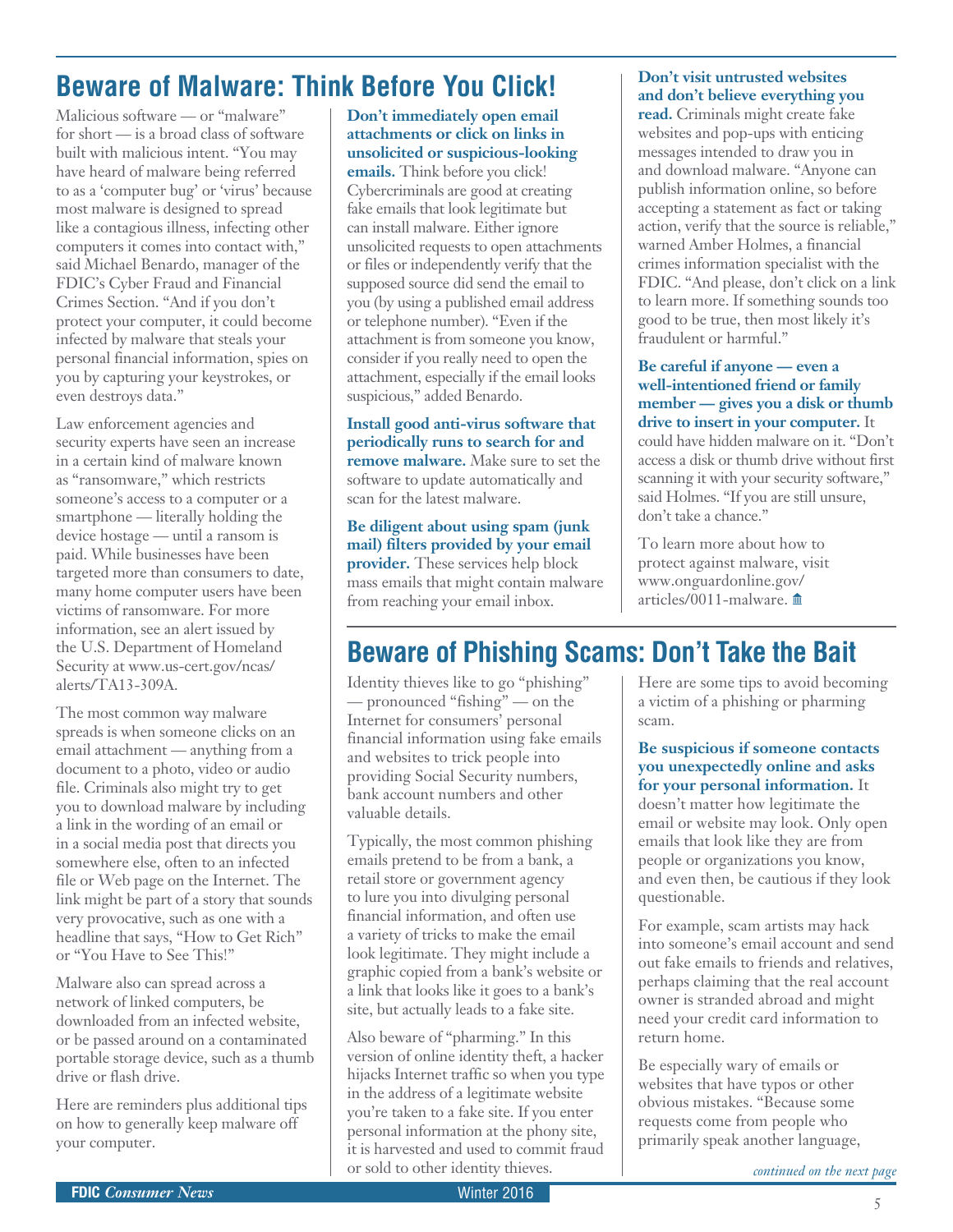### **Using Social Networking Sites: Be Careful What You Share**

A lot of people use social media sites such as Facebook, LinkedIn, Twitter, Google+ and Instagram — to stay in touch with family and friends, meet new people and interact with businesses like their bank. However, identity thieves can use social media sites in hopes of learning enough information about individuals to be able to figure out passwords, access financial accounts or commit identity theft.

Identity thieves create fake profiles on social networks pretending to be financial institutions and other businesses, and then

### **Phishing Scams** *continued from the previous page*

they often contain poor grammar or spelling," said Amber Holmes, a financial crimes information specialist with the FDIC.

**Remember that no financial institution will email you and ask you to put sensitive information such as account numbers and PINs in your response.** In fact, most institutions publicize that they will never ask for customer personal information over the phone or in an email because they already have it.

**Assume that a request for information from a bank where you've never opened an account is probably a scam.** Don't follow the link and enter your personal information.

**Verify the validity of a suspiciouslooking email or a pop-up box before providing personal information.** Criminals can create emails stating that "you're a fraud victim" or a pop-up box with another urgent-sounding message to trick people into providing information or installing malware (malicious software). If you want to check something out, independently contact the supposed source (perhaps a bank or organization) by using an email address or telephone number that you know is valid.

For more tips, see the federal government's OnGuardOnline page at www.onguardonline.gov/phishing.

lure unsuspecting visitors into providing Social Security numbers, bank account numbers and other valuable personal information. Identity thieves also have created fraudulent profiles and then sent elaborate communications to persuade "friends" to send money or divulge personal information. "They might claim to work at the same organization, to have attended the same school, or share similar interests and hobbies," said Susan Boenau, manager of the FDIC's Consumer Affairs Section. "They know that communicating a false sense of trust can be easy on social media."

"Valuable pieces of information to someone seeking to steal your identity include, for example, a mother's maiden name, date or place of birth, high school mascot or pet's name," explained Amber Holmes, a financial crimes information specialist with the FDIC. "Fraud artists use social networking sites to gather this kind of information because it can help them guess passwords to online accounts or answers to 'challenge questions' that banks and other businesses frequently use for a second level of authentication beyond a password. Someone who has your password and can successfully answer challenge questions may be able to access your accounts, transfer money or even reset passwords to something they know and you don't."

What safety measures can you take with your social media account?

**Check your security settings on social network sites.** Make sure they block out people who you don't want seeing your page. If you have doubts about your security settings, avoid including information such as your birthday or the year you graduated college. Otherwise, though, experts say it is OK to provide that kind of information on your social media pages.

### **Take precautions when communicating with your bank.** If

you want to communicate with your bank on social media, keep in mind that your posts could become public, even though you can protect your posts to some extent through your account settings. You should not include any

personal, confidential or account information in your posts. "Also, reputable social media sites will not ask you for your Social Security, credit card or debit card numbers, or your bank account passwords," said FDIC Counsel Richard Schwartz.

Before posting information such as photos and comments, you should look for a link that says "privacy" or "policies" to find out what can be shared by the bank or the bank's social media site with other parties, including companies that want to send you marketing emails. Read what the policies say about whether and how the bank will keep personal information secure. Find out what options you may have to limit the sharing of your information.

It is a good rule of thumb to avoid posting personal information on any part of a bank's social media site. "That type of information is often requested by banks for their security 'challenge questions' that are used to control access to accounts," advised Schwartz. "A criminal could use that information to log in to your account."

**Be cautious about giving third-party programs or apps, such as sites for games or quizzes, the ability to use information from your social networking pages.** "Some of these third parties may use information from your page to help you connect with others or build your network — for example, to pair you with strangers wanting to play the same game," Boenau said. "But they could also be selling your information to marketing sites and others, possibly even to people who might use your information to commit a fraud."

**Periodically search to see if someone has created a fake account using your name or personal information on social networking sites.** Checking common search engines for your name and key words or phrases (such as your address and job title) may turn up evidence that someone is using your information in a dishonest way.

For more tips on avoiding fraud at social media sites, visit the Internet Crime Complaint Center website at www.ic3.gov/media/2009/091001.aspx.  $\hat{m}$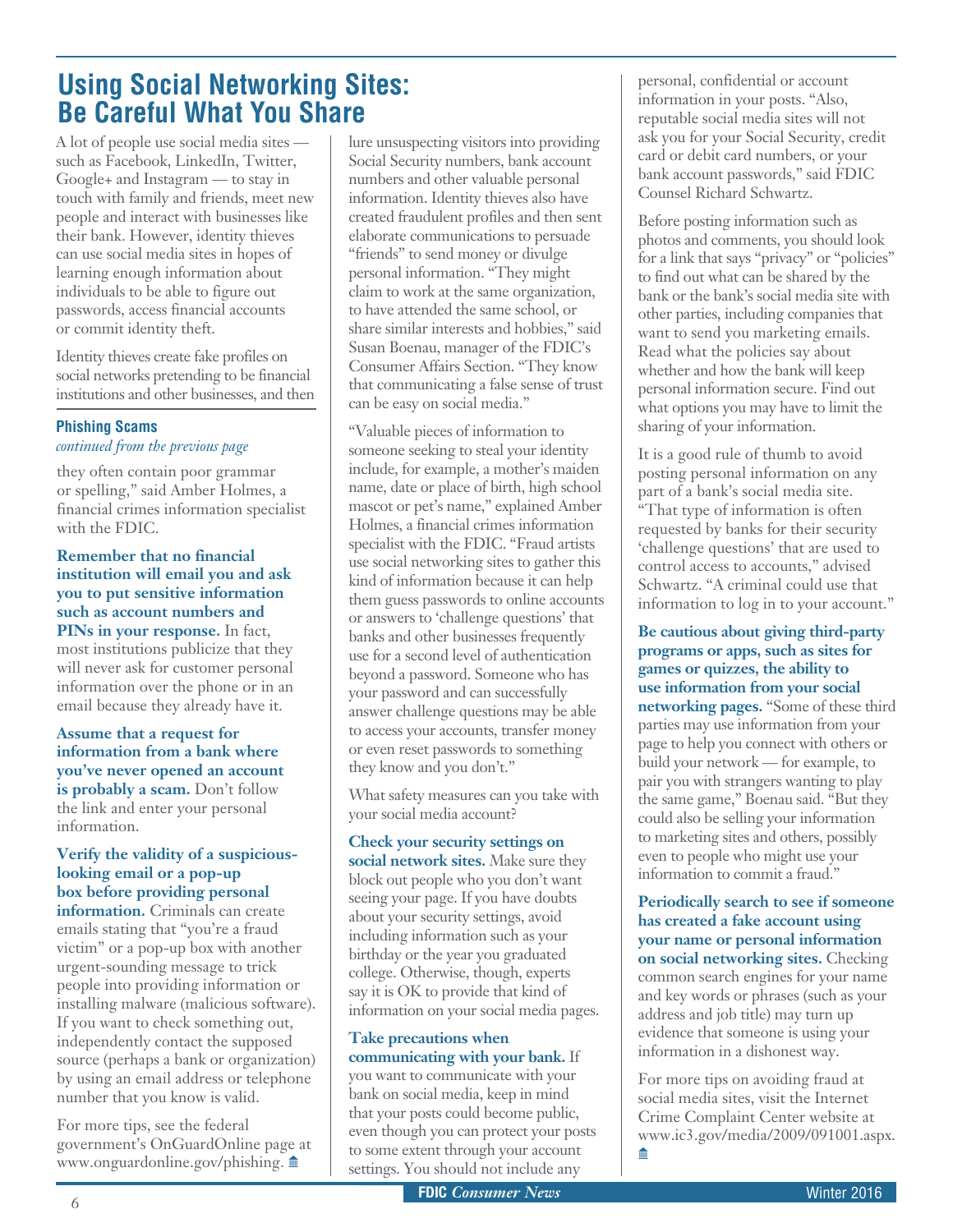### **For Parents and Caregivers: Tips for Protecting Your Child's Personal Information**

Part of building a strong foundation for a child's financial future is taking steps to minimize the risk that his or her Social Security number, bank account details or other valuable personal information will be stolen. Here are tips to help parents and caregivers protect young people from cyber-related identity theft and financial fraud.

**Talk with your child about safe online practices.** Consider discussing the risks of sharing personal information online, including the possibility that someone can gather small amounts of personal information to guess the correct answers to security questions, reset passwords and take control of financial accounts.

"Encourage your young person to be selective with his or her 'friends' online, just as he or she would in real life," said Bobbie Gray, an FDIC supervisory community affairs specialist. "Discuss how not everything they see on the Internet is true, and that some criminals may pretend to be friends or relatives in order to obtain personal information or worse."

Consider agreeing on a short list of what your child can and cannot do online. For more information, read our tips for young adults in the Fall 2012 *FDIC Consumer News* (www.fdic.gov/ consumers/consumer/news/cnfall12/ avoidfraud.html).

### **Help your child learn to analyze advertisements, some of which**

**may be fraudulent.** "Explain that advertising, even in an online video clip, is intended to get people to make purchases or otherwise act on things they might not usually do," said Luke W. Reynolds, chief of the FDIC's Outreach and Program Development Section. The Federal Trade Commission (FTC) has an online game called "Admongo" (www.admongo.gov) to help youngsters age 8-12 think critically about advertising and make smarter decisions as consumers.

**Explain why keeping money in a financial institution is safe.** Checking, savings or other deposit accounts at a

federally insured financial institution carry protections related to theft and fraud (see Page 8), making them a safe place for your money. If your child doesn't already have a deposit account, consider opening one. Learn about federal deposit insurance if a bank fails, including how to verify that a bank is FDIC-insured, by going to www. fdic.gov/deposit/deposits. And, to find age-appropriate information and activities for kids plus FDIC "Money Smart" guides that help parents and caregivers talk with their children about key financial topics, visit a website developed by the FDIC and the Consumer Financial Protection Bureau at www.consumerfinance.gov/parents.

**Secure electronic equipment.** Make sure your child's devices are configured to download the latest updates from the manufacturer because they usually include security-related enhancements. Almost all video game equipment connects to the Internet and may link to information such as credit or debit card numbers.

**If a company wants to collect data on your child, find out why.** Controlling access to a child's information is one of the best ways to protect him or her from identity theft. Under a federal law called the Children's Online Privacy Protection Act (COPPA), websites and online services (including apps) that are directed to children under 13 must notify parents directly and get their approval before they collect, use or disclose a child's personal information. When notifying you, the company must disclose how it plans to use your child's information. The company also may ask for your approval of different options for using information it wants to collect, such as whether it can share the information with others or use it for marketing purposes. To learn more, start at the FTC's Web page "Protecting Your Child's Privacy Online" (www.consumer.ftc.gov/ articles/0031-protecting-your-childsprivacy-online).

**Be aware of possible signs that a child is the victim of identity theft.** 



Criminals may steal the identity of children to file claims for government benefits or apply for a loan online. "While not necessarily a sign of identity theft, your child receiving unsolicited mail or phone calls from marketers can indicate that personal information has been shared somehow. It's best to take the time to understand why," Reynolds noted.

**Consider asking the three major nationwide credit reporting agencies — Equifax, Experian, and TransUnion — to check if your minor child has a credit report.** If the answer is "yes," review the report to find out if a thief has misused your child's name. For additional guidance, go to the FTC's "Child Identity Theft" page (www.consumer.ftc.gov/articles/0040 child-identity-theft#credit), which has contact information for the credit reporting agencies and tips if a child's identity has been stolen, including how to place a fraud alert in a credit report that can minimize future damage.

The FTC adds that it is generally a good idea for parents to conduct this review of credit reports close to a child's 16th birthday. Doing so allows time to fix errors or other problems before he or she might want to apply for a loan or a job.

For more information and tips on how to protect kids online, visit the federal government's OnGuardOnline website at www.onguardonline.gov/topics/ protect-kids-online. The FDIC also has Money Smart guides that offer exercises, activities and conversation starters for parents and caregivers to help young people of all ages to learn about money (https://catalog.fdic.gov/store/youth).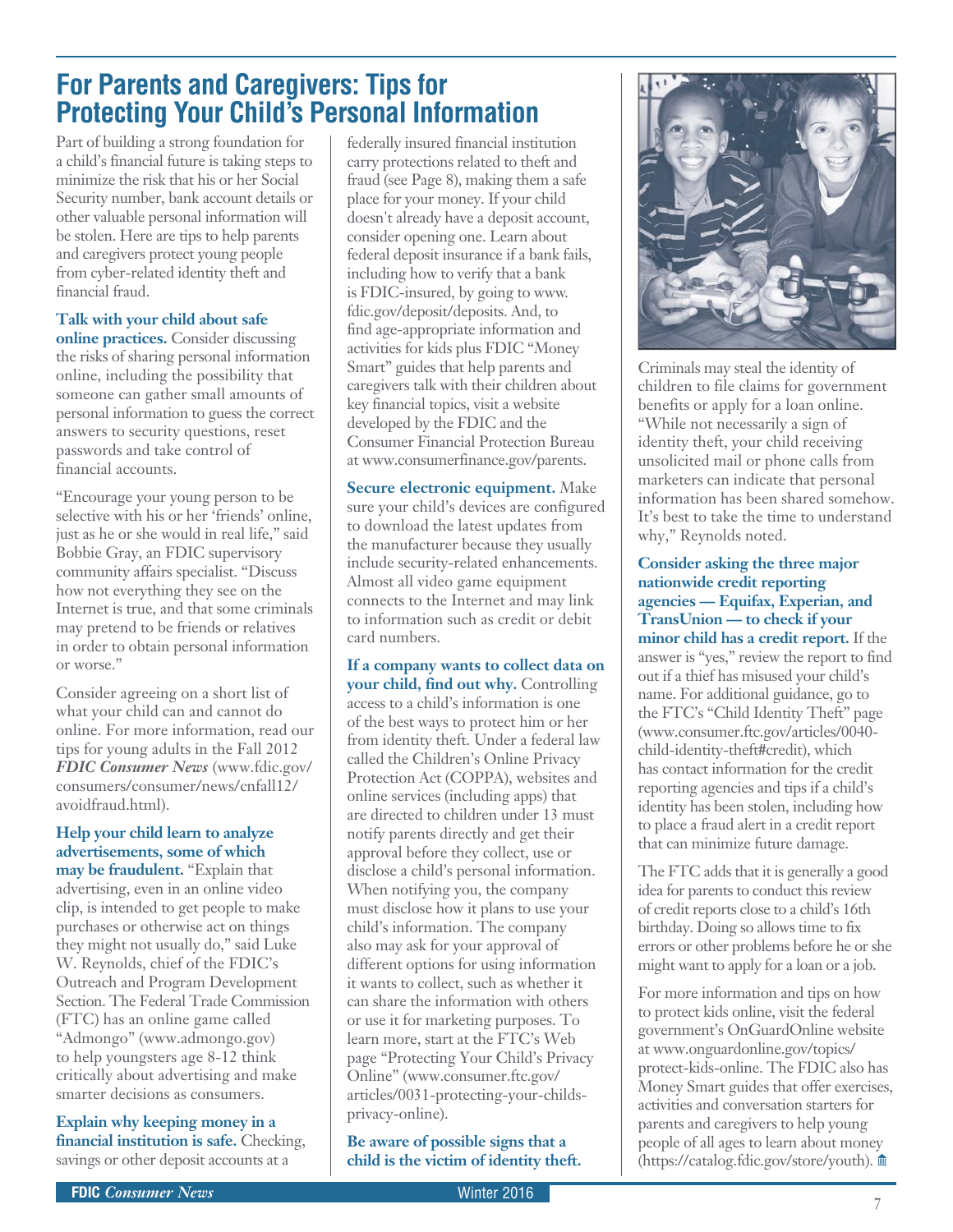# **How Federal Laws and Industry Practices Limit Losses From Cyberattacks**

When criminals make unauthorized purchases using stolen payment card numbers or other information, federal consumer laws and financial industry practices protect victims from losses under certain circumstances. Here are key details to remember.

**If your credit card number is accessed by cyberthieves:** "Under federal law, a consumer's liability is normally capped at \$50 for all unauthorized transactions on each card. However, if your credit card number is stolen, but not the card, you are not liable for any unauthorized use," said Richard Schwartz, a counsel in the FDIC's Consumer Compliance Section. "In addition, credit card losses are typically absorbed by the card issuer because of zero-liability policies, which preclude consumers from having to pay any amount of an unauthorized charge. These policies are set by the card industry."

#### **If your debit card or the card number is used to withdraw money from a checking or savings account:** To

minimize your losses, you should contact your bank as soon as possible if you discover that your debit *card* has been lost or stolen. Your maximum liability under federal law is \$50 if you notify your bank within two business days after learning of the loss or theft of your card. But if you notify your bank after those first two days, under the law you could lose more.

What if your debit card *number* (not the card itself) is stolen in an online hacking incident? Remember to check your account activity regularly. Timing is critical because under federal law you will not be liable for the transaction if you report it within 60 days after your account statement showing the transaction is sent to you. But if the charge goes unreported for more than 60 days, all your money in the account could be lost. However, remember to check with your bank about the payment card networks' zero-liability policy, which may protect you.

### **If you have a debit card for a business account that is used fraudulently:**

Debit cards issued for business use have different loss protections than debit cards for consumers. The Uniform

Commercial Code (UCC), which sets many rules for businesses, requires a standard of "ordinary care" by the card holder in order to avoid liability for losses from online fraud. "This can be a technical area, so check with an attorney to make sure you are managing your business account consistent with the UCC rules," Schwartz advised.

#### **If a prepaid card account is used fraudulently:** Prepaid cards have money deposited onto them, and they

usually aren't linked to a checking or savings account. In terms of legal protections against losses as a result of fraud, the rules vary depending on the type of prepaid card:

• Prepaid cards used by employers to pay their employees are covered under the same laws described earlier for consumer debit cards.

• General-purpose "reloadable" prepaid cards, which display a network brand such as American Express, Discover, MasterCard or Visa, currently have no protections limiting liability under federal law but do, in most cases, include in their contracts with customers the same protections as those for consumer debit cards. However, regarding

liability for losses, the Consumer Financial Protection Bureau (CFPB) in November 2014 proposed a rule that would include reloadable prepaid cards under the federal law for consumer debit cards. Visit the CFPB website at www. consumerfinance.gov for updates.

• Prepaid gift cards for purchases at stores are typically not registered and, therefore, are not subject to federal consumer liability rights and protections. And, issuers of prepaid gift cards generally do not provide their own fraud liability coverage to card holders. "If you lose your gift card, you will probably lose the entire value of that card," Schwartz said.

To learn more about loss limitations under the law, search by topic at the websites of the CFPB and the Federal Trade Commission (www.ftc.gov). Also be aware that FDIC deposit insurance only covers deposits if a bank fails, not for theft from bank accounts (see below). For information about how to protect yourself from data breaches, which may involve the theft of credit or debit card information, see our Spring 2014 issue (www.fdic.gov/consumers/consumer/ news/cnspr14/databreach.html).

### **Dear FDIC: Questions About Deposit Insurance and Online Banking**

**It appears that some FDIC-insured financial institutions pay higher interest rates on deposit accounts that are opened online. I would like to take advantage of these interest rates, but I have never banked online. Can an online account be FDIC-insured? If so, would FDIC insurance help me if there is a theft or other problem with an online transaction?** 

Most banks offer deposit accounts at their branches as well as online, and others only operate online — they have no physical offices where the public can open accounts or transact other business. In response to your first question, deposit accounts opened online at any FDIC-insured bank will be covered up to federal limits by FDIC insurance. "Deposit insurance coverage is the same for online-only banks as for

brick-and-mortar banks," said Calvin Troup, an FDIC senior consumer affairs specialist.

The most important thing to confirm before working with an online bank is to make sure that it is a legitimate bank, and that you are not looking at a fictitious website. A bank can have one name that it uses for its traditional operations and a different name ("trade name") that it uses for marketing online. You can call the FDIC toll-free and ask to speak to a deposit insurance specialist who will help confirm if the online bank in question is FDIC-insured. The FDIC's online tool BankFind at https:// research.fdic.gov/bankfind also provides useful information, such as headquarters locations and financial information, for all FDIC-insured depository institutions.

*continued on the back page*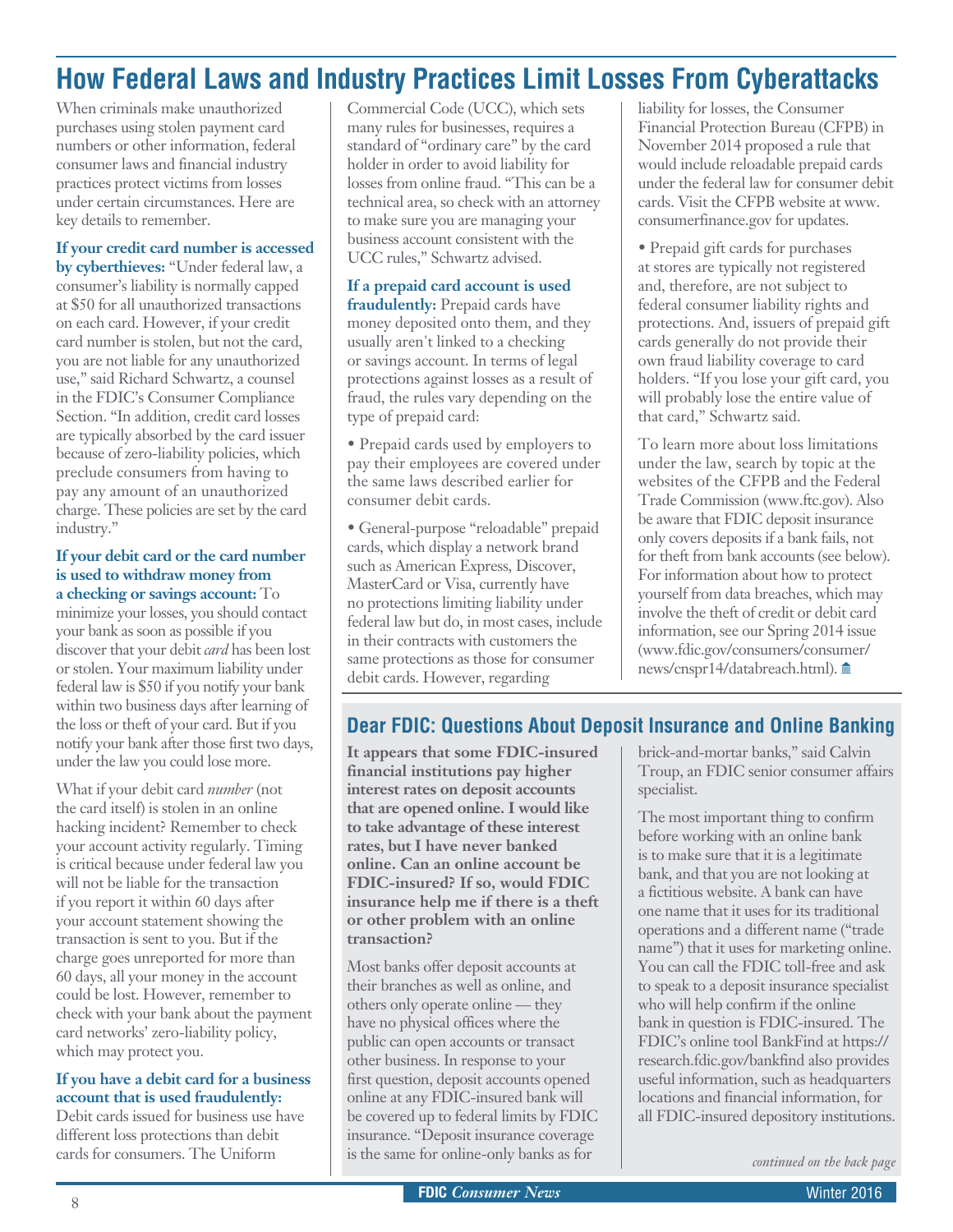# **Cybersecurity for Small Businesses: Ways to Stay Protected**

In today's world, it's important for small business owners to be vigilant in protecting their computer systems and data. Among the reasons: Federal consumer protections generally do not cover businesses for losses they incur from unauthorized electronic fund transfers. That means, for example, your bank may not be responsible for reimbursing losses associated with an electronic theft from your bank account — for instance, if there was negligence on the part of your business, such as unsecured computers or falling for common scams. (To learn more about the rules pertaining to electronic theft, including losses involving a business debit card, see the previous page.)

Here are tips to help small business owners and their employees protect themselves and their companies from losses and other harm. Several of these tips mirror basic precautions we have suggested elsewhere in this issue for consumers.

### **Protect computers and Wi-Fi**

**networks.** Equip your computers with up-to-date anti-virus software and firewalls to block unwanted access. Arrange for key security software to automatically update, if possible. And if you have a Wi-Fi network for your workplace, make sure it is secure, including having the router protected by a password that is set by you (not the default password). The user manual for your device can give you instructions, which are also generally available online.

### **Patch software in a timely manner.**

Software vendors regularly provide "patches" or updates to their products to correct security flaws and improve functionality. A good practice is to download and install these software updates as soon as they are available. It may be most efficient to configure software to install such updates automatically.

**Set cybersecurity procedures and training for employees.** Consider

reducing risks through steps such as pre-employment background checks and clearly outlined policies for personal use of computers. Limit employee access to the data systems that they need for their

jobs, and require permission to install any software.

And, train employees about cybersecurity issues, such as suspicious or unsolicited emails asking them to click on a link, open an attachment or provide account information. By complying with what appears to be a simple request, your employees may be installing malware on your network. You can use training resources such as a 30-minute online course from the Small Business Administration (SBA) at www.sba.gov/ tools/sba-learning-center/training/ cybersecurity-small-businesses.

#### **Require strong authentication.**

Ensure that employees and other users connecting to your network use strong user IDs and passwords for computers, mobile devices and online accounts by using combinations of upper- and lower-case letters, numbers and symbols that are hard to guess and changed regularly. Consider requiring more information beyond a password to gain access to your business's network, and additional safety measures, such as requiring confirmation calls with your financial institution before certain electronic transfers are authorized.

### **Secure the business's tablets and**

**smartphones.** Mobile devices can be a source of security challenges, especially if they hold confidential information or can access your company's network. In the case of the latter, require employees to password-protect their devices,



encrypt their data and install security apps to prevent criminals from accessing the device while it is connected to public networks. Also develop and enforce reporting procedures for lost or stolen equipment.

**Back up important business systems and data.** Do so at least once a week. For your backup data, remember to use the same security measures (such as encryption) that you would apply to the original data. In addition, in case your main computer becomes infected, regularly back up sensitive business data to additional, disconnected storage devices.

**Use best practices for handling card payments online.** Seek advice from your bank or a payment processor to select the most trusted and validated tools and anti-fraud services. This may include using just one computer or tablet for payment processing.

**Be vigilant for early signs something is wrong.** "Monitor bank account balances regularly to look for suspicious or unauthorized activity," suggested Luke W. Reynolds, chief of the FDIC's Outreach and Program Development Section.

Cybersecurity tips for small businesses also can be found in a new FDIC brochure at fdic.gov/ consumers/assistance/protection/ brochures/CyberBusiness.pdf. Also go to OnGuardOnline (www.onguardonline.gov/features/ feature-0007-featured-info-smallbusiness) and the SBA website (www.sba.gov/content/top-ten $cy$ bersecurity-tips).

### **Going Mobile** *continued from Page 4*

or the original (if you get it back). A number of reputable apps can enable remote wiping.

To learn more about safely using smartphones and tablets, see the "Devices" section of the Federal Trade Commission's Computer Security Web page at www.consumer.ftc.gov/ topics/computer-security.  $\blacksquare$ 

<sup>9</sup> **FDIC** *Consumer News* Winter 2016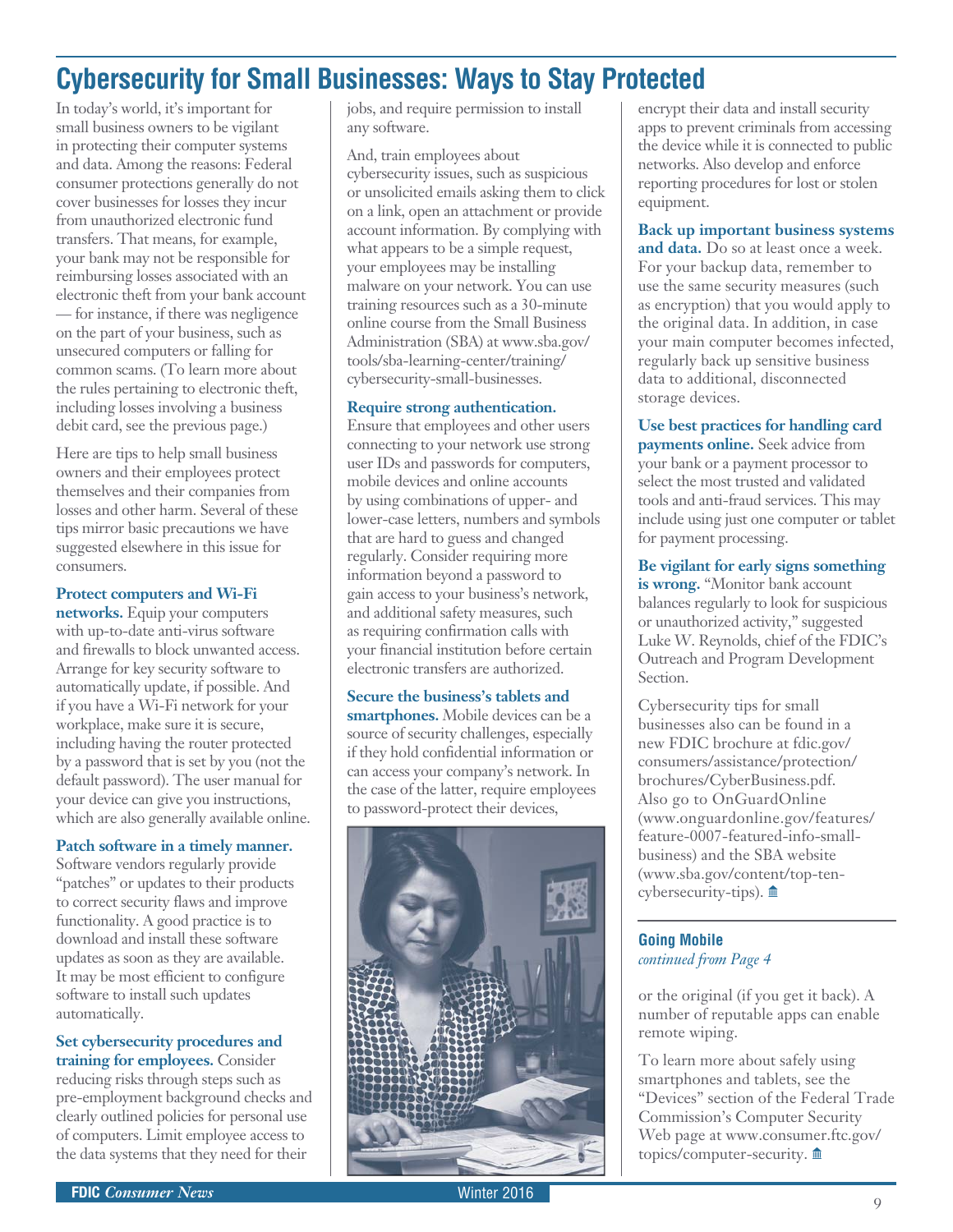### **Test Your Cybersecurity IQ** Take our quiz, which is based on information in this special guide

**1 A good password to use for logging into your online banking website is:**

- a) 123456789
- b) Password
- c) 1Banana+1Pineapple
- d) None of the above
- It's always safe to use your laptop computer or other mobile device to  **access your online banking site from a coffee shop, airport or other public place that promotes the use of its Wi-Fi network. True or False?**

a) True

b) False

- **3 In case your tablet computer or smartphone is lost or stolen, which of the following precautions would** *NOT* **be a good way to restrict access to your device and the data on it?**
	- a) Use a password to restrict access.
	- b) Add an "auto lock" feature that secures the device when it is left unused for a certain number of minutes.
	- c) Add a GPS tracking system for your mobile device.
	- d) Download an app that enables you to remotely wipe data from the device.
- **4 Parents and guardians should ensure that the devices their children use have the latest security updates from the software manufacturer. Which of the following equipment should have the latest security updates? (Select all that apply.)**
	- a. Computers
	- b. Tablets
	- c. Smartphones
	- d. Video game devices
	- e. All of the above

**5 You receive an email offering you a free entry in a million-dollar sweepstake if you click on a link that leads to an entry form. It's safe for you to:** 

 a) Click on the link but not download the attachment (the supposed entry form). b) Delete the email without clicking on the link.

c) Do either of the above.

**6 Never include your birthday on your social media pages. True or False?** 

 a) True b) False

**7 FDIC deposit insurance will not protect my deposits in the event that a thief online (or otherwise) takes money from my account. True or False?**

 a) True b) False

**8 If a thief uses one of your small business' debit cards to make fraudulent purchases online, your protections against loss from cyberattacks are the same as those for your personal debit card. True or False?**

 a) True b) False

*The answers are shown upside-down on the right.*

 False. Debit cards issued for business **8. (b)** use are covered by different loss protections than those for debit cards for consumers. Business debit cards are covered by the Uniform Commercial Code (UCC), which sets many rules for businesses. (See Page 8.)

True. FDIC deposit insurance only **7. (a)**  protects deposits if an FDIC-insured institution fails; it does not cover thefts from accounts. However, other federal consumer laws and financial industry practices may protect theft victims from losses, especially if they have been paying attention to their account activity. (See  $P_{\text{age}}(8)$ 

(See Page 6.)

 False. While cybercriminals can use facts **6. (b)** such as your birthday or your place of birth to help them figure out passwords to online accounts, experts say it is OK to provide that kind of information on your social media pages but only if you have adjusted your security settings to prevent strangers (especially criminals) from seeing these details.

 Delete the email without clicking on the **5. (b)** link or opening the attachment, which could contain "malware" (malicious software) that a criminal can use to monitor your keystrokes, learn your online banking information and move money out of your account. And, just clicking on the link may be enough to download malware onto your computer. (See Page 5.)

 $A$ . (e) Any device that can connect to the Internet, including video games, needs security updates. (See Page 7.)

 Passwords and auto-lock and remote-wipe **3. (c)** features are good ways to prevent a criminal from accessing your device and data. It's also a good idea to back up your data in case you don't get your device back. Although you can add a GPS tracker to a tablet or smartphone for help locating and recovering the device, it won't prevent a thief from accessing account numbers and other important data. (See Pages 2 and 4.)

2. **(b)** False. Not all public Wi-Fi networks are up to date with anti-virus and other security precautions that could prevent cyberthieves from stealing information that can be used to commit crimes. For sensitive matters such as online banking, consider only accessing the Internet using your own computer with a secure, trusted connection, and only connecting laptops and mobile devices to trusted networks. (See Page 3.)

regular basis. (See Page 2.)

 Experts recommend creating "strong" **1. (c)** user IDs and passwords for your computers, mobile devices and online accounts by using combinations of upper- and lower-case letters, numbers and symbols that are hard to guess. In our example, "1Banana+1Pineapple" would be a good password because it could be easy for you to remember and difficult for others to guess.  $X$ ou spould also change your passwords on a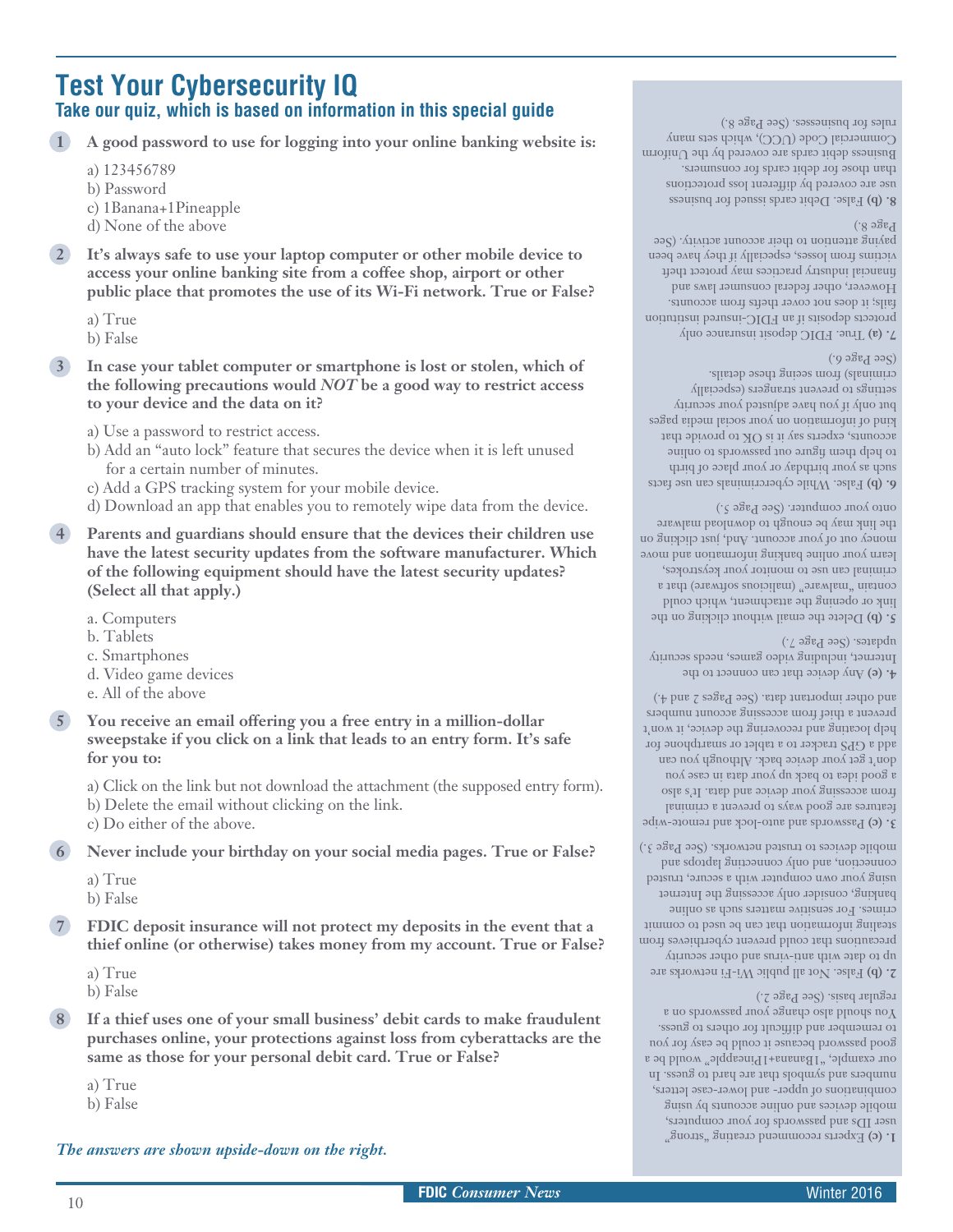### **A Cybersecurity Checklist** Reminders about 10 simple things bank customers can do to help **protect their computers and their money from online criminals**

**1. Have computer security programs running and regularly updated to look for the latest threats.** Install anti-virus software to protect against malware (malicious software) that can steal information such as account numbers and passwords, and use a firewall to prevent unauthorized access to your computer.

**2. Be smart about where and how you connect to the Internet for banking or other communications involving sensitive personal information.** Public Wi-Fi networks and computers at places such as libraries or hotel business centers can be risky if they don't have up-to-date security software.

**3. Get to know standard Internet safety features.** For example, when banking or shopping online, look for a padlock symbol on a page (that means it is secure) and "https://" at the beginning of the Web address (signifying that the website is authentic and encrypts data during transmission).

**4. Ignore unsolicited emails asking you to open an attachment or click on a link if you're not sure it's who truly sent it and why.** Cybercriminals are good at creating fake emails that look legitimate, but can install malware. Your best bet is to either ignore unsolicited requests to open attachments or files or to independently verify that the supposed source actually sent the email to you by making contact using a published email address or telephone number.

**5. Be suspicious if someone contacts you unexpectedly online and asks for your personal information.** A safe strategy is to ignore unsolicited requests for information, no matter how legitimate they appear, especially if they ask for information such as a Social Security number, bank account numbers and passwords.

**6. Use the most secure process you can when logging into financial accounts.** Create "strong" passwords that are hard to guess, change them regularly, and try not to use the same passwords or PINs (personal identification numbers) for several accounts.

**7. Be discreet when using social networking sites.** Criminals comb those sites looking for information such as someone's place of birth, mother's maiden name or a pet's name, in case those details can help them guess or reset passwords for online accounts.

**8. Be careful when using smartphones and tablets.** Don't leave your mobile device unattended and use a device password or other method to control access if it's stolen or lost.

**9. Parents and caregivers should include children in their cybersecurity planning.** Talk with your child about being safe online, including the risks of sharing personal information with people they don't know, and make sure the devices they use to connect to the Internet have up-to-date security.

**10. Small business owners should have policies and training for their employees on topics similar to those provided in this checklist for customers, plus other issues that are specific to the business.** For example, consider requiring more information beyond a password to gain access to your business's network, and additional safety measures, such as requiring confirmation calls with your financial institution before certain electronic transfers are authorized.  $\hat{m}$ 



Published by the Federal Deposit Insurance Corporation

Martin J. Gruenberg, *Chairman*

Barbara Hagenbaugh, *Deputy to the Chairman for Communications*

David Barr, *Assistant Director, Office of Communications (OCOM)*

Jay Rosenstein, *Senior Writer-Editor, OCOM* 

Aileen Wu, *Graphic Designer*

*FDIC Consumer News* is produced quarterly by the FDIC Office of Communications in cooperation with other Divisions and Offices. It is intended to present information in a nontechnical way and is not intended to be a legal interpretation of FDIC or other government regulations and policies. Due to periodic changes in statutes and agency rules, always check the FDIC Web site — www.fdic.gov — for up-to-date information. Mention of a product, service or company does not constitute an endorsement. This publication may be reprinted in whole or in part. Please credit *FDIC Consumer News*.

**Send your story ideas, comments, and other suggestions or questions to:** Jay Rosenstein, Editor, *FDIC Consumer News,* 550 17th Street, NW, Washington, DC 20429, e-mail jrosenstein@fdic.gov.

**Find current and past issues** at www.fdic.gov/consumernews or request paper copies by contacting the FDIC Public Information Center. Call toll-free 1-877-ASK-FDIC (1-877-275-3342) or e-mail publicinfo@fdic.gov.

**Subscriptions:** To receive an e-mail notice about each new issue with links to stories, go to www.fdic.gov/about/ subscriptions/index.html. To receive *FDIC Consumer News* in the mail, free of charge, call or write the FDIC Public Information Center as listed above.

### **For More Help** or Information

**Go to www.fdic.gov or call the FDIC** toll-free at 1-877-ASK-FDIC